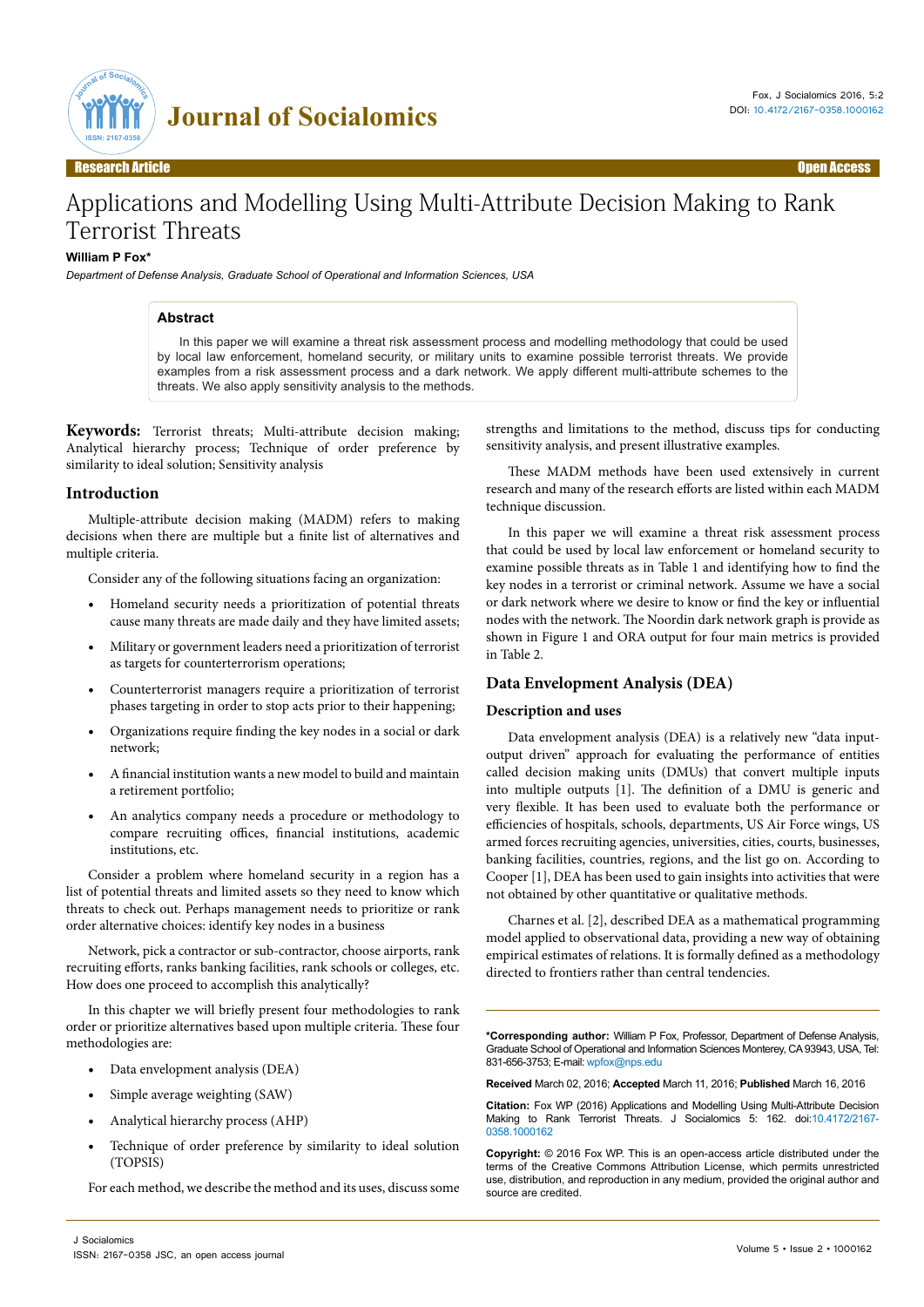## Page 2 of 12

|              |                     | Criteria    |                                 |                      |                               |                                  |        |
|--------------|---------------------|-------------|---------------------------------|----------------------|-------------------------------|----------------------------------|--------|
|              |                     | Reliability | <b>Casualties</b><br>(millions) | Psychological effect | <b>Site Pop</b><br>(millions) | <b>Repair cost</b><br>(millions) | # Tips |
|              | Dirty Bomb          | 0.40        | 10                              |                      |                               | 150                              | 3      |
| Alternatives | Anthrax             | 0.45        | 0.80                            | 6                    | C                             | 10                               | 12     |
|              | Dc road network     | 0.35        | 0.005                           | 4                    | 2.5                           | 300                              | 8      |
|              | NYC Subway          | 0.73        | 12                              | 5                    | 4                             | 200                              | 5      |
|              | DC Metro            | 0.69        | 11                              | 5                    |                               | 200                              | 5      |
|              | <b>Bank Robbery</b> | 0.81        | 0.0002                          |                      | 0.05                          | 10                               | 16     |
|              | <b>FAA Threat</b>   | 0.70        | 0.001                           |                      | 0.02                          | 5                                | 15     |

**Table 1:** Homeland security threat risk assessment priority.

| Agent          | <b>Total Degree centrality</b> | <b>Betweenness Centrality</b> | <b>Closeness Centrality</b> | <b>Eigenvector Centrality</b> |
|----------------|--------------------------------|-------------------------------|-----------------------------|-------------------------------|
| Agent          | <b>TDC</b>                     | BC                            | СC                          | EC                            |
| a <sub>5</sub> | 0.359                          | 0.09                          | 0.102                       | 0.434                         |
| n2             | 0.333                          | 0.182                         | 0.103                       | 0.35                          |
| m <sub>4</sub> | 0.269                          | $\mathbf 0$                   | 0.1                         | 0.392                         |
| a <sub>6</sub> | 0.256                          | 0.033                         | 0.1                         | 0.325                         |
| t              | 0.256                          | 0                             | 0.099                       | 0.376                         |
| f              | 0.231                          | 0.025                         | 0.1                         | 0.313                         |
|                | 0.231                          | 0.034                         | 0.099                       | 0.32                          |
| u              | 0.231                          | 0.038                         | 0.101                       | 0.305                         |
| s8             | 0.205                          | 0                             | 0.099                       | 0.299                         |
| a23            | 0.192                          | 0.032                         | 0.1                         | 0.257                         |
| b              | 0.192                          | 0.028                         | 0.099                       | 0.279                         |
| a13            | 0.179                          | 0.14                          | 0.101                       | $\mathbf 0$                   |
| a22            | 0.179                          | 0                             | 0.098                       | 0.289                         |
| d2             | 0.179                          | 0.04                          | 0.099                       | 0.226                         |
| 7              | 0.179                          | 0.163                         | 0.099                       | $\mathbf 0$                   |
| m <sub>3</sub> | 0.179                          | 0                             | 0                           | 0.281                         |
| s <sub>5</sub> | 0.179                          |                               | 0.098                       | 0.264                         |
| a17            | 0.167                          | 0                             | 0.098                       | 0.224                         |
| s <sub>6</sub> | 0.167                          | 0.039                         | 0                           | $\mathbf 0$                   |
| a7             | 0.154                          | 0                             | 0                           | 0.209                         |

**Table 2:** ORA output for 4 key metrics of the top listed nodes or agents.



# **Methodology**

The model, in simplest terms, may be formulated and solved as a

linear programming problem [3,4]. Although several formulations for DEA exist, we seek the most straight forward formulation in order to maximize an efficiency of a DMU as constrained by inputs and outputs as shown in equation 1. As an option, we might normalize the metric inputs and outputs for the alternatives if poorly scaled. Otherwise, we will call this matrix, X, with entries xij. We define an efficiency unit as Ei for i=1,2,…, nodes. We let wi be the weights or coefficients for the linear combinations. Further, we restrict any efficiency from being larger than one. This gives the following linear programming formulation for single outputs but multiple inputs:

*i Max E Subject to*

Suggestion  
\n
$$
\sum_{i=1}^{n} w_i x_{ij} - E_i = 0, j = 1, 2, ...
$$
\n
$$
E_i \le 1, for all i
$$
\n(1)

For multiple inputs and outputs, we recommend the formulations provided by Winston [3] and Trick [5] using equation (2).

For any DMU0, let Xi be the inputs and Yi be the outputs. Let X0 and Y0 be the DMU being modeled.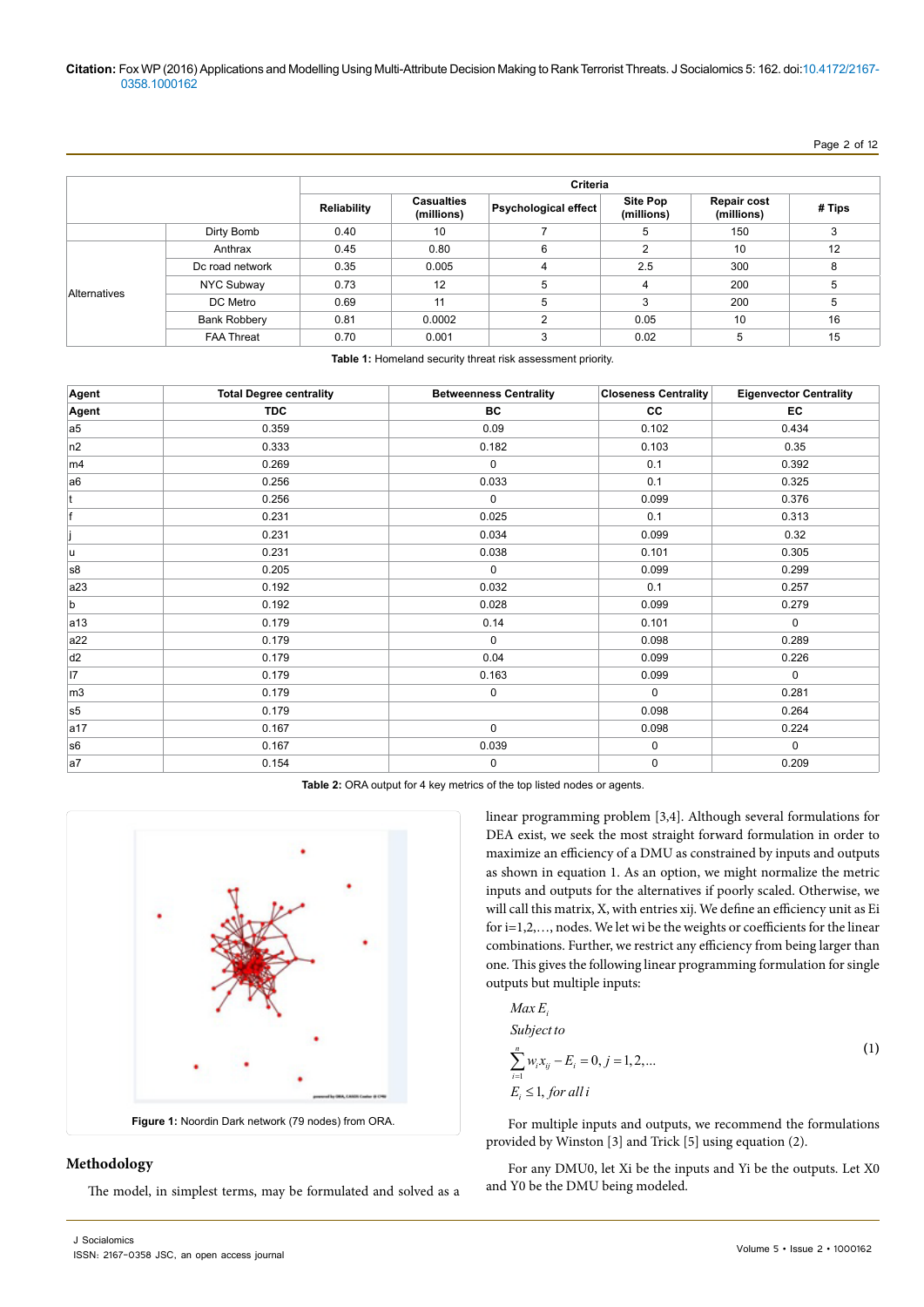| '''<br>v. |  |
|-----------|--|
|           |  |

*Subject to*

 $\sum \lambda_i x_i \leq \theta x_0$  $\sum \lambda_i y_i \leq y_0$  (2)

 $\lambda_i \geq 0$ , for all i

*Non* – negativity

# **Strengths and Limitations to DEA**

DEA can be a very useful tool when used wisely. Trick [6] provides a nice list of a few of the strengths that make DEA extremely useful:

- DEA can handle multiple input and multiple output models.
- DEA doesn't require an assumption of a functional form relating inputs to outputs.
- DMUs are directly compared against a peer or combination of peers.

Inputs and outputs can have very different units. For example, X1 could be in units of lives saved and X2 could be in units of dollars without requiring any a priori tradeoff between the two.

The same characteristics that make DEA a powerful tool can also create limitations. An analyst should keep these limitations in mind when choosing whether or not to use DEA.

Since DEA is an extreme point technique, noise in the data such as measurement error can cause significant problems.

DEA is good at estimating "relative" efficiency of a DMU but it converges very slowly to "absolute" efficiency. In other words, it can tell you how well you are doing compared to your peers but not compared to a "theoretical maximum."

Since DEA is a nonparametric technique, statistical hypothesis tests are difficult and are the focus of ongoing research.

Since a standard formulation of DEA with multiple inputs and outputs creates a separate linear program for each DMU, large problems can be computationally intensive.

Linear programming does not ensure all weights are considered. We find that the value for weights is only for those that optimally determine an efficiency rating. If having all criteria weighted (inputs, outputs) is essential to the decision maker then we should not use DEA.

# **Sensitivity analysis**

We like the sensitivity approach taken by Neralic [7], where he explains an increase in any output cannot worsen an already achieved efficiency rating nor can a decrease in inputs alone worsen an already achieved efficiency rating. As a result in our illustrative examples we only decrease outputs and increase inputs, as applicable.

# **Application to Noordin dark network**

We apply the formulation to the data from ORA on the Noordin network from Table 2. We present two results. We used the formulation as presented in equation 2 and then we added a constraint that the sum of the weights must equal to one. Using the basic formulation in equation 2, we obtained the following solution using the LP software, LINDO.

The formulation from LINDO is:

MAX E1 SUBJECT TO

2)-E1+0.359 W1+0.09 W2+0.102 W3+0.434 W4=0

3) 0.333 W1+1.82 W2+1.03 W3+35 W4-E2=0

4)  $0.269 \text{ W}1+0.492 \text{ W}3-\text{E}3=0$ 

5) 0.256 W1+0.033 W2+0.1 W3+0.325 W4-E4=0

6) 0.256 W1+0.099 W3+0.376 W4-E5=0

7) 0.231 W1+0.025 W2+0.1 W3+0.313 W4-E6=0

8) 0.231 W1+0.034 W2+0.099 W3+0.32 W4-E7=0

9) 0.231 W1+0.038 W2+0.101 W3+0.305 W4-E8=0

- 10) 0.205 W1+0.099 W3+0.299 W4-E9=0
- 11) 0.192 W1+0.032 W2+0.1 W3+0.257 W4-E10=0
- 12)  $E1 < 1$ 13)  $E2 < 1$ 14)  $E3 < 1$ 15)  $E4 < 1$

16)  $E5 < 1$ 

- $17) E6 < 1$
- 18)  $E7 < 1$

19)  $E8 < 1$ 

- $20)$  E9 $\lt$  =1
- $21)$  E10  $lt = 1$
- $22)$  W1  $> = 0.001$
- $23)$  W2> =0.001
- $24)$  W<sub>3</sub> $> = 0.001$
- $25)$  W4 $> = 0.001$
- 26) W1+W2+W3+W4=1

**END** 

The solution is as follows:

LP OPTIMUM FOUND AT STEP 4

OBJECTIVE FUNCTION VALUE

1) 0.3599123

| VARIABLE       | VALUE    | REDUCED COST |
|----------------|----------|--------------|
| E1             | 0.359912 | 0.000000     |
| W1             | 0.978823 | 0.000000     |
| W2             | 0.001000 | 0.000000     |
| W3             | 0.001000 | 0.000000     |
| W4             | 0.019177 | 0.000000     |
| E <sub>2</sub> | 1.000000 | 0.000000     |
| E <sub>3</sub> | 0.263795 | 0.000000     |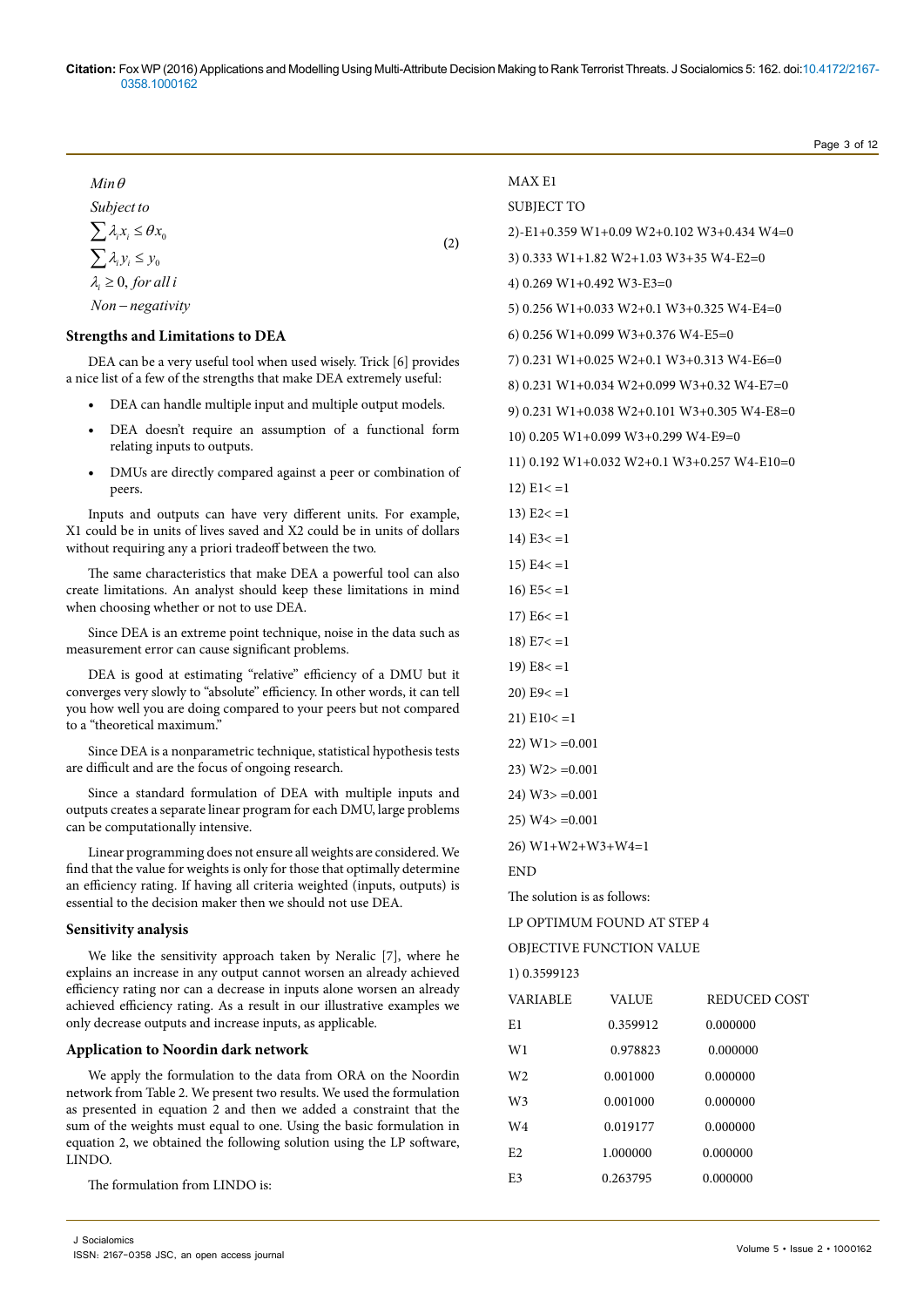| E4             | 0.256944                | 0.000000           |
|----------------|-------------------------|--------------------|
| E <sub>5</sub> | 0.257888                | 0.000000           |
| E6             | 0.232236                | 0.000000           |
| E7             | 0.232378                | 0.000000           |
| E8             | 0.232096                | 0.000000           |
| E9             | 0.206492                | 0.000000           |
| E10            | 0.192995                | 0.000000           |
| <b>ROW</b>     | <b>SLACK OR SURPLUS</b> | <b>DUAL PRICES</b> |
| 2)             | 0.000000                | $-1.000000$        |
| 3)             | 0.000000                | 0.002163           |
| 4)             | 0.000000                | 0.000000           |
| 5)             | 0.000000                | 0.000000           |
| 6)             | 0.000000                | 0.000000           |
| 7)             | 0.000000                | 0.000000           |
| 8)             | 0.000000                | 0.000000           |
| 9)             | 0.000000                | 0.000000           |
| 10)            | 0.000000                | 0.000000           |
| 11)            | 0.000000                | 0.000000           |
| 12)            | 0.640088                | 0.000000           |
| 13)            | 0.000000                | 0.002163           |
| 14)            | 0.736205                | 0.000000           |
| 15)            | 0.743056                | 0.000000           |
| 16)            | 0.742112                | 0.000000           |
| 17)            | 0.767764                | 0.000000           |
| 18)            | 0.767622                | 0.000000           |
| 19)            | 0.767904                | 0.000000           |
| 20)            | 0.793508                | 0.000000           |
| 21)            | 0.807005                | 0.000000           |
| 22)            | 0.977823                | 0.000000           |
| 23)            | 0.000000                | $-0.272217$        |
| 24)            | 0.000000                | $-0.258508$        |
| 25)            | 0.018177                | 0.000000           |
| 26)            | 0.000000                | 0.358280           |
|                |                         |                    |

NO. ITERATIONS=4

This indicates node #2, N2, is clearly the most efficient.

# **Simple Additive Weighting (SAW) Method**

## **Description and uses**

The simple additive weighting method is also called the weighted sum method attributed to Fishburn [8]. SAW is the simplest of the MADM methods, and still one of the widest used of the MADM methods. Its simplistic approach makes it easy to use. Depending on Page 4 of 12

the type relational data used, we might either want the larger average or the smaller average.

## **Methodology**

Here, each criterion (attribute) is given a weight, and the sum of all weights must be equal to 1. Each alternative is assessed with regard to every criterion (attribute). The overall or composite performance score of an alternative is given simply by Equation 3 with m criteria.

$$
P_i = \left(\sum_{j=1}^m \frac{w_j m_{ij}}{m}\right) \tag{3}
$$

Previously, it was argued that SAW should be used only when the decision criteria can be expressed in identical units of measure (e.g., only dollars, only pounds, only seconds, etc.). However, if all the elements of the decision table are normalized, then this procedure can be used for any type and any number of criteria. In that case, Equation 3 will take the following form still with m criteria shown as equation 4:

$$
P_i = \left(\sum_{j=1}^{m} \frac{W_j X_{ij \text{ normalized}}}{m}\right)
$$
 (4)

Where (mij Normalized) represents the normalized value of mij, and Pi is the overall or composite score of the alternative Ai. The alternative with the highest value of Pi is considered the best alternative.

## **Strengths and limitations**

The strengths are the ease of use and the normalized data allow for comparison across many differing criteria. Limitations include larger is always better or smaller is always better. There is not the flexibility in this method to state which criterion should be larger or smaller to achieve better performance. This makes gathering useful data of the same relational value scheme (larger or smaller) essential.

## **Sensitivity analysis**

Sensitivity analysis should be applied to the weighting scheme employed to determine how sensitive the model is to the weights. Weighting can be arbitrary for a decision maker or in order to obtain weights you might choose to use a scheme to perform pairwise comparison as we show in AHP that we discuss later. Whenever subjectivity enters into the process for finding weights, then sensitivity analysis is recommended. Please see later sections for a suggested scheme for dealing with sensitivity analysis for individual criteria weights.

## **SAW illustrative example with the Noordin dark network**

We begin with the key node analysis from ORA only for our four measures. This is shown in Table 3.

We average the raw data as shown in Table 4, where the top 5 are nodes are N2, A5, M4, A4, and T.

Using weights as we describe later in the AHP section, we obtain a weighted scheme. The top 5 are N2, A5, M4, A4, and T as before shown in Table 5.

Although we do not illustrate sensitivity analysis, we recommend doing it on the weights to see how a change in the weighted values affects the final ranking of the nodes.

**Example 2**. Homeland Security Threat Risk Assessment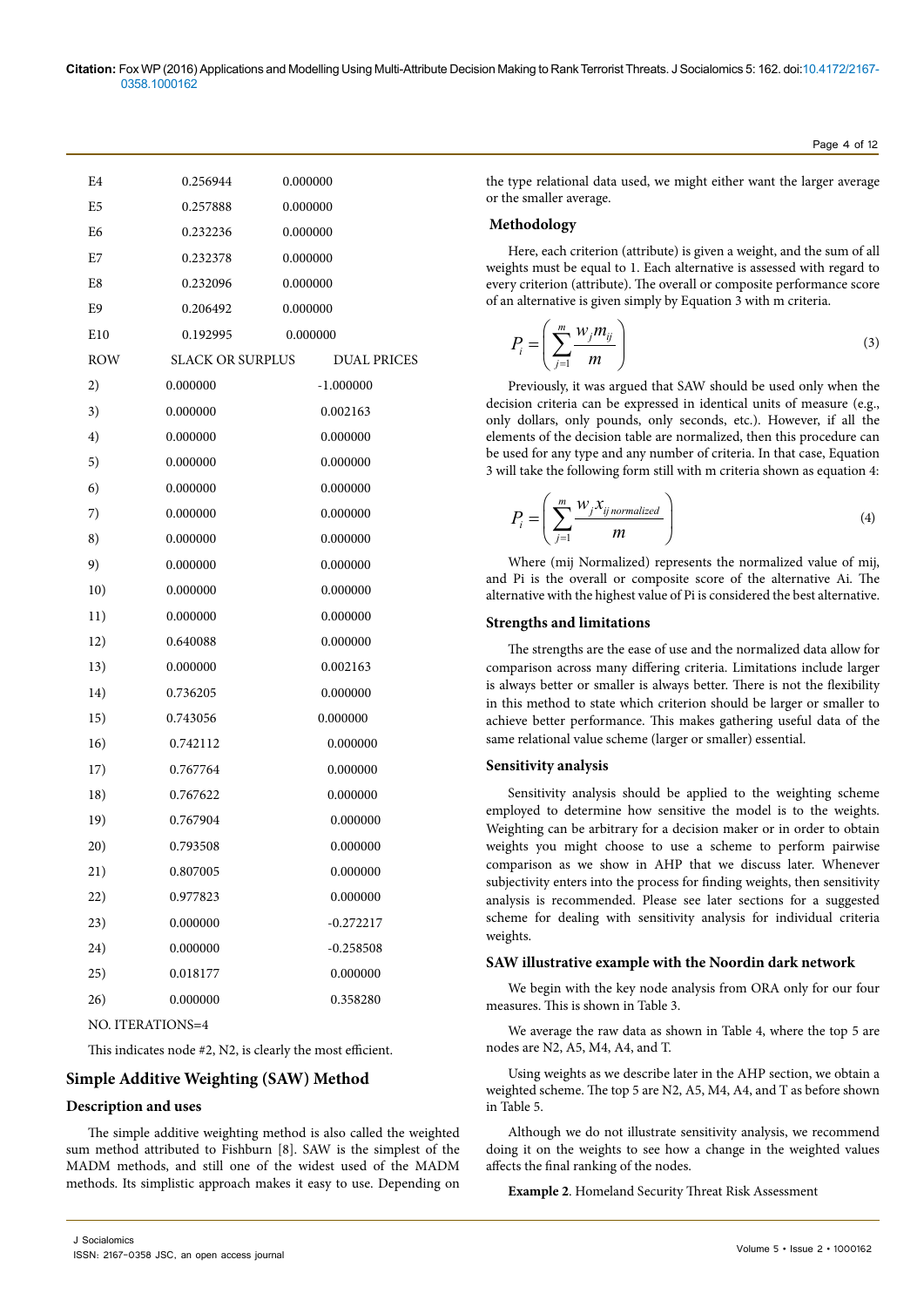Page 5 of 12

Recall the data and scenario provided in Table 1.

We obtain the SAW results from the normalized data and then from the weighted normalized data. We present the weighted normalized data in Table 6.

| Rank | <b>Betweenness</b><br>centrality | <b>Closeness</b><br>centrality | Eigenvector<br>centrality | <b>Total degree</b><br>centrality |
|------|----------------------------------|--------------------------------|---------------------------|-----------------------------------|
| 1    | N <sub>2</sub>                   | N2                             | A <sub>5</sub>            | A <sub>5</sub>                    |
| 2    | 17                               | A <sub>5</sub>                 | M4                        | N2                                |
| 3    | A13                              | U                              | T                         | M <sub>4</sub>                    |
| 4    | A4                               | A13                            | N <sub>2</sub>            | A <sub>6</sub>                    |
| 5    | A <sub>5</sub>                   | F                              | A <sub>6</sub>            | т                                 |
| 6    | U <sub>6</sub>                   | M <sub>4</sub>                 | J                         | F                                 |
| 7    | A12                              | A6                             | F                         | J                                 |
| 8    | Z                                | A23                            | U                         | U                                 |
| 9    | D <sub>2</sub>                   | T                              | S <sub>8</sub>            | S8                                |
| 10   | M <sub>5</sub>                   | 17                             | A22                       | A23                               |
| 11   | S <sub>6</sub>                   | J                              | M <sub>3</sub>            | B                                 |
| 12   | U                                | S8                             | B                         | A13                               |
| 13   | J                                | B                              | S <sub>5</sub>            | A22                               |
| 14   | A <sub>6</sub>                   | D <sub>2</sub>                 | A23                       | D <sub>2</sub>                    |
| 15   | A23                              | A17                            | A2                        | 17                                |
| 16   | A16                              | A7                             | 16                        | M <sub>3</sub>                    |
| 17   | B                                | 12                             | D <sub>2</sub>            | S <sub>5</sub>                    |
| 18   | P                                | 16                             | A17                       | A17                               |
| 19   | F                                | A22                            | 12                        | S <sub>6</sub>                    |
| 20   | A17                              | S <sub>5</sub>                 | A7                        | A7                                |

**Table 3:** ORA's key nodes table (abbreviated) produced by ORA developed at CASOS-Carnegie Mellon University.

| N <sub>2</sub> | $\mathbf{1}$   | 1                       | 4              | 2  | $\overline{2}$          |
|----------------|----------------|-------------------------|----------------|----|-------------------------|
| A <sub>5</sub> | 5              | $\overline{2}$          | $\mathbf{1}$   | 1  | 2.25                    |
| M4             |                | $\overline{\mathbf{4}}$ | $\overline{2}$ | 3  | 3                       |
| A4             | 4              |                         |                |    | $\overline{\mathbf{4}}$ |
| T              |                | 9                       | 3              | 5  | 5.66667                 |
| F              |                | 5                       | $\overline{7}$ | 6  | 6                       |
| A13            | 3              | $\overline{\mathbf{4}}$ |                | 12 | 6.33333                 |
| A12            | $\overline{7}$ |                         |                |    | $\overline{7}$          |
| A6             | 14             | $\overline{7}$          | 5              | 4  | 7.5                     |
| A <sub>6</sub> | 14             | $\overline{7}$          | 5              | 4  | 7.5                     |
| U              | 12             | 3                       | 8              | 8  | 7.75                    |
| Z              | 8              |                         |                |    | 8                       |
| 17             | $\overline{2}$ | 10                      |                | 15 | 9                       |
| J              | 13             | 11                      | 6              | 6  | 9                       |
| S8             |                | 12                      | 9              | 9  | 10                      |
| M <sub>5</sub> | 10             |                         |                |    | 10                      |
| S6             | 11             |                         |                |    | 11                      |
| A22            |                |                         | 10             | 13 | 11.5                    |

|  |  | Table 4: Ranks of key nodes. |  |  |  |
|--|--|------------------------------|--|--|--|
|--|--|------------------------------|--|--|--|

We found the top three threats were the NYC subway, DC Metro, and the dirty bomb using both methods.

# **Analytical hierarchy process (AHP)**

# **Description and uses**

AHP is a multi-objective decision analysis tool first proposed by Saaty [9]. It is designed when either subjective and objective measures

| N <sub>2</sub>  | 1.18849 | 0.42807 | 0.16611 | 0.38216  | 0.54121  |
|-----------------|---------|---------|---------|----------|----------|
| A <sub>5</sub>  | 0.2377  | 0.21403 | 0.66442 | 0.76433  | 0.47012  |
| M4              |         | 0.85613 | 0.33221 | 1.14649  | 0.77828  |
| A4              | 0.95079 |         |         |          | 0.95079  |
| т               |         | 1.9263  | 049832  | 191082   | 1.44514  |
| F               |         | 1.07017 | 1.16274 | 2.29298  | 1.50863  |
| A <sub>13</sub> | 3.32777 | 1.49823 | 0.83053 | 1.52865  | 1.7963   |
| A12             | 3.32777 |         |         |          | 3.32777  |
| A <sub>6</sub>  | 1.66389 | 0       | 0       | $\Omega$ | 0.41597  |
| A6              | 2.85238 | 0.6421  | 1.32885 | 3.0573   | 1.97016  |
| z               | 1.90158 |         |         |          | 1.90158  |
| U               | 3.09007 | 2.35436 | 0.99664 | 2.29298  | 2.18351  |
| J               | 0.71309 | 0.85613 | 0       | 4.58596  | 1.5388   |
| M <sub>5</sub>  | 0       |         |         |          | $\Omega$ |
| S8              |         | 0       | 0       | $\Omega$ | 0        |
| S6              | 2.61468 |         |         |          | 2.61468  |
| 17              | 3.56547 | 1.71226 |         | 3.82163  | 3.03312  |
| A23             | 0.4754  | 2.14033 | 0       | 5.73245  | 2.08704  |
| в               | 0       | 0       | 1.66106 | 4.96812  | 1.65729  |
| A22             |         |         | 1.99327 | 4.20379  | 3.09853  |
| D <sub>2</sub>  | 2.13928 | 2.99646 | 2.8238  | 5.35028  | 3.32746  |
| A <sub>17</sub> |         | 2.78243 |         |          | 2.78243  |
| S5              |         | 3.42453 | 0       | 0        | 1.14151  |

**Table 5: Weighted average ranks.** 

or just subjective measures are being evaluated in terms of a set of alternatives based upon multiple criteria, organized in a hierarchical structure. At the top level, the criteria are evaluated or weighted, and at the bottom level the alternatives are measured against each criterion. The decision maker assesses their evaluation by making pairwise comparisons in which every pair is subjectively or objectively compared. The subjective method involves a 9 point scale that we present later.

We only desire to briefly discuss the elements in the framework of AHP. This can be described as a method to decompose a problem into sub-problems. In most decisions, the decision maker has a choice among many alternatives. Each alternative has a set of attributes or characteristics that can be measured, either subjectively or objectively. We will call these attributes, criteria. The attribute elements of the hierarchal process can relate to any aspect of the decision problemtangible or intangible, carefully measured or roughly estimated, well- or poorly-understood-anything at all that applies to the decision at hand.

We state simply that in order to perform AHP we need an objective and a set of alternatives, each with criteria (attributes) to compare. Once the hierarchy is built, the decision makers systematically evaluate the various elements pairwise (by comparing them to one another two at a time), with respect to their impact on an element above them in the hierarchy. In making the comparisons, the decision makers can use concrete data about the elements, but they typically use their judgments about the elements' relative meaning and importance. It is the essence of the AHP that human judgments, and not just the underlying information, both can be used in performing the evaluations.

The AHP converts these evaluations to [numerical](http://en.wikipedia.org/wiki/Numerical) values that can be processed and compared over the entire range of the problem. A numerical weight or [priority](http://en.wikipedia.org/wiki/Priority) is derived for each element of the hierarchy, allowing diverse and often incommensurable elements to be compared to one another in a rational and consistent way. This capability distinguishes the AHP from other decision making techniques.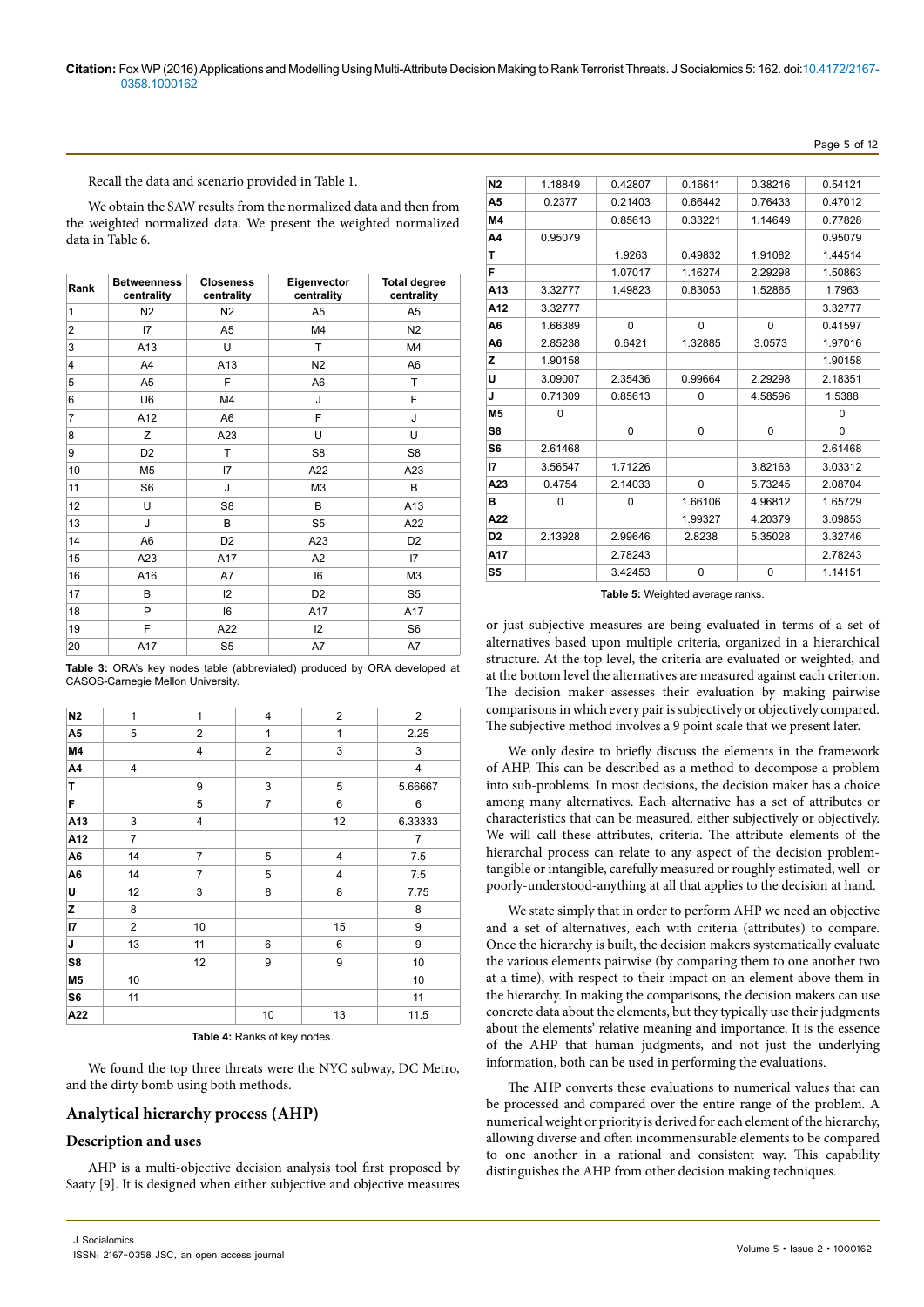| <b>NYC Subway</b>   |         |            |         |         |         |         |         |
|---------------------|---------|------------|---------|---------|---------|---------|---------|
|                     | 0.07244 | 0.08958    | 0.01806 | 0.02603 | 0.01479 | 0.00388 | 0.03746 |
| <b>DC Metro</b>     | 0.06847 | 0.08212    | 0.01806 | 0.01952 | 0.01479 | 0.00388 | 0.03447 |
| <b>Dirty Bomb</b>   | 0.03969 | 0.07465    | 0.02528 | 0.03253 | 0.01109 | 0.00233 | 0.03093 |
| <b>Bank robbery</b> | 0.08038 | .5E-06     | 0.00722 | 0.00033 | 0.00074 | 0.01243 | 0.01685 |
| Anthrax             | 0.04466 | 0.00597    | 0.02167 | 0.01301 | 0.00074 | 0.00932 | 0.01589 |
| DC road network     | 0.03473 | $3.7E-0.5$ | 0.01445 | 0.01627 | 0.02218 | 0.00621 | 0.01565 |
| <b>FAA Threat</b>   | 0.06946 | 7.5E-06    | 0.01083 | 0.00013 | 0.00037 | 0.01165 | 0.01541 |
|                     |         |            |         |         |         |         |         |

**Table 6:** Risk assessment results from SAW.

In the final step of the process, numerical priorities are calculated for each of the decision alternatives. These numbers represent the alternatives' relative ability to achieve the decision goal, so they allow a straightforward consideration of the various courses of action.

While it can be used by individuals working on straightforward decisions, the analytic hierarchy process (AHP) is most useful where teams of people are working on complex problems, especially those with high stakes, involving human perceptions and judgments, whose resolutions have long-term repercussions. It has unique advantages when important elements of the decision are difficult to quantify or compare, or where communication among team members is impeded by their different specializations, terminologies, or perspectives.

Decision situations to which the AHP can be applied include the following where we desire ranking:

- Choice-The selection of one alternative from a given set of alternatives, usually where there are multiple decision criteria involved.
- [Ranking](http://en.wikipedia.org/wiki/Ranking)-Putting a set of alternatives in order from most to least desirable
- Prioritization-Determining the relative merit of members of a set of alternatives, as opposed to selecting a single one or merely ranking them
- [Resource allocation](http://en.wikipedia.org/wiki/Resource_allocation)-Apportioning resources among a set of alternatives
- [Benchmarking](http://en.wikipedia.org/wiki/Benchmarking)-Comparing the processes in one's own organization with those of other best-of-breed organizations
- [Quality management-](http://en.wikipedia.org/wiki/Quality_management)Dealing with the multidimensional aspects of quality and quality improvement
- [Conflict resolution](http://en.wikipedia.org/wiki/Conflict_resolution)-Settling disputes between parties with apparently incompatible goals or positions

# **Methodology of the Analytic Hierarchy Process**

The procedure for using the AHP can be summarized as:

**Step 1** Build the hierarchy for the decision

Goal Select the best alternative

| Criteria     | c1, c2, c3 cm   |
|--------------|-----------------|
| Alternatives | $a1, a2, a3$ an |

**Step 2** Judgments and comparison

Build a numerical representation using a 9-point scale in a pairwise comparison for the attributes criterion and the alternatives. The goal, in AHP, is to obtain a set of eigenvectors of the system that measures the importance with respect to the criterion. We can put these values into a matrix or table based on the values from Table 7.

We must ensure that this pairwise matrix is consistent according to Saaty's scheme to compute the Consistency Ratio, CR. The value of CR must be less than or equal to 0.1 to be considered consistent. Saaty's computed the random index, RI, for random matrices for up to 10 criteria Table 8.

Next, we approximate the largest eigenvalue, using the power method (Burden et al. 2013). We compute the consistency index, CI, using the formula:

$$
CI = \frac{(\lambda - n)}{(n - 1)}
$$

Then we compute the CR using:

$$
CR = \frac{CI}{RI}
$$

If  $CR \leq 0.1$ , then our pairwise comparison matrix is consistent and we may continue the AHP process. If not, we must go back to our pairwise comparison and fix the inconsistencies until the  $CR \leq 0.1$ . In general, the consistency ensures that if  $A > B$ ,  $B > C$ , that  $A > C$  for all A, B, and C all of which can be criteria or alternatives related by pairwise comparisons.

**Step 3** Finding all the eigenvectors combined in order to obtain a comparative ranking.

**Step 4** After the  $m \times 1$  criterion weights are found and the n x m matrix for n alternatives by m criterion, we use matrix multiplication to obtain the  $n \times 1$  final rankings.

**Step 5** We order the final ranking.

# **Strengths and Limitations of AHP**

Like all modeling methods, the AHP has strengths and limitations.

The main advantage of the AHP is its ability to rank choices in

| Intensity of Importance in<br><b>Pair-wise Comparisons</b> | <b>Definition</b>                                                                          |
|------------------------------------------------------------|--------------------------------------------------------------------------------------------|
| 1                                                          | Equal Importance                                                                           |
| 3                                                          | Moderate Importance                                                                        |
| 5                                                          | Strong Importance                                                                          |
| 7                                                          | Very Strong Importance                                                                     |
| 9                                                          | <b>Extreme Importance</b>                                                                  |
| 2,4,6,8                                                    | For comparing between the above                                                            |
| Reciprocals of above                                       | In comparison of elements i and j if i is 3<br>compared to j, then j is 1/3 compared to i. |
| Rationale                                                  | Force consistency; measure values available                                                |

**Table 7:** Saaty's 9-point scale.

| n                                |  |  |      |      | ∽  |      |      |  |      |      |
|----------------------------------|--|--|------|------|----|------|------|--|------|------|
| RI                               |  |  | 0.52 | 0.89 | 11 | 1.24 | 1.35 |  | 1.45 | 1.49 |
| <b>Table 8: Random matrices.</b> |  |  |      |      |    |      |      |  |      |      |

Volume 5 • Issue 2 • 1000162

Page 6 of 12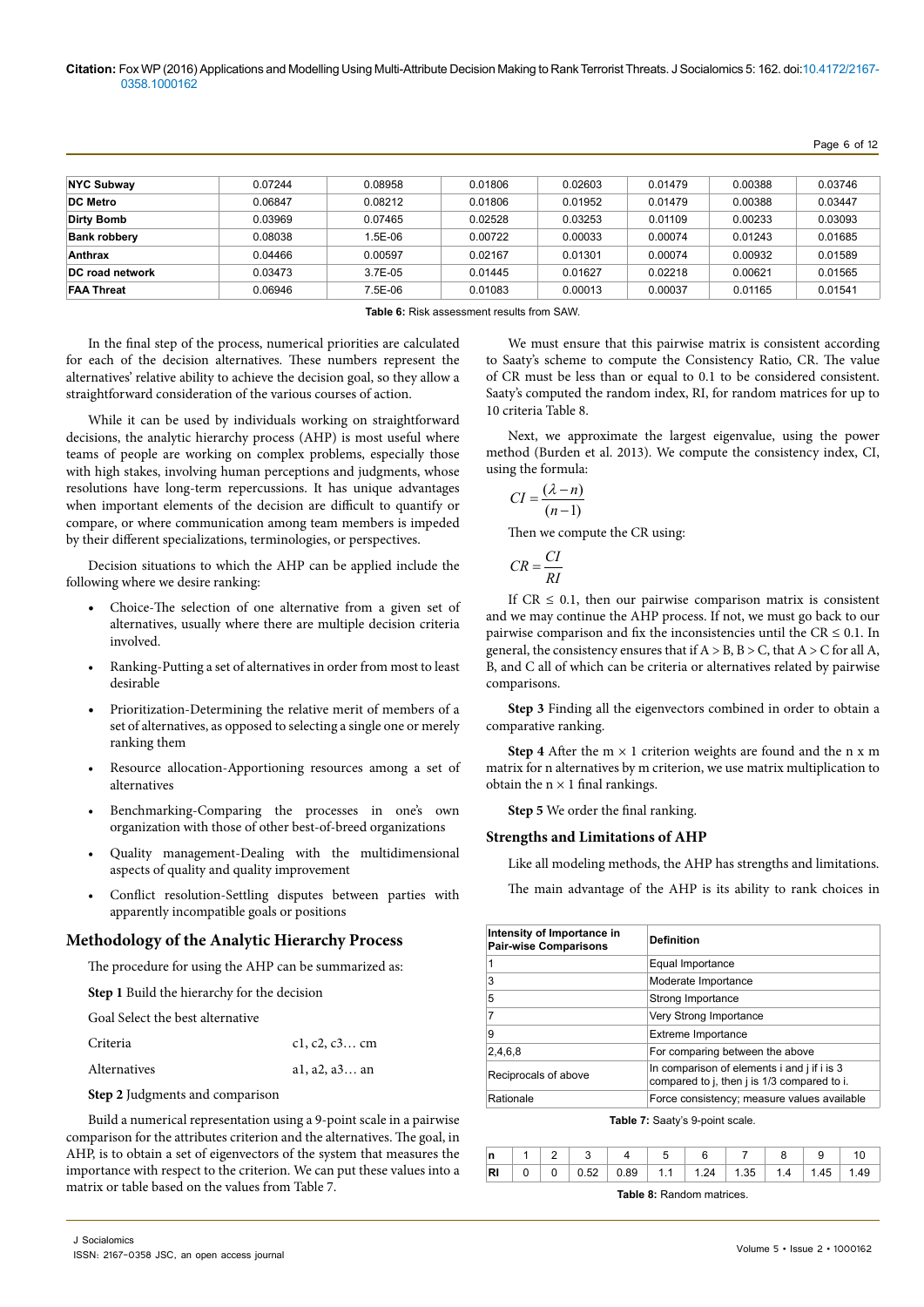the order of their effectiveness in meeting conflicting objectives. If the judgments made about the relative importance of criteria and those about the alternatives' ability to satisfy those objectives, have been made in good faith and effort, then the AHP calculations lead to the logical consequence of those judgments. It is quite hard, but not impossible; to manually change the pairwise judgments to get some predetermined result. A further strength of the AHP is its ability to detect inconsistent judgments in the pairwise comparisons using the CR value.

The limitations of the AHP are that it only works because the matrices are all of the same mathematical form-known as a positive reciprocal matrix. The reasons for this are explained in Saaty's book, which is not for the mathematically daunted, so we will simply state that point. To create such a matrix requires that, if we use the number 9 to represent 'A is absolutely more important than B', then we have to use 1/9 to define the relative importance of B with respect to A. Some people regard that as reasonable; others do not.

Some suggest a drawback is in the possible scaling. However, understanding that the final values obtained simply say that one alternative is relatively better than another alternative. For example, if the AHP values for alternatives {A,B, C} found were (0.392, 0.406, 0.204) then they only imply that alternatives A and B are about equally good at approximately 0.4, while C is worse at 0.2. It does not mean that A and B are twice as good as C.

In less clear-cut cases, it would not be a bad thing to change the rating scale and see what difference it makes. If one option consistently scores well with different scales, it is likely to be a very robust choice.

In short, the AHP is a useful technique for discriminating between competing options in the light of a range of objectives to be met. The calculations are not complex and, while the AHP relies on what might be seen as a mathematical trick, you don't need to understand the mathematics to use the technique. Be aware that it only shows relative values.

Although AHP has been used in many applications of the public and private sectors, Hartwich [10] noted several limitations. First and foremost, AHP was criticized for not providing sufficient guidance about structuring the problem to be solved, forming the levels of the hierarchy for criteria and alternatives, and aggregating group opinions when team members are geographically dispersed or are subject to time constraints. Team members may carry out rating items individually or as a group. As the levels of hierarchy increase, so does the difficulty and time it takes to synthesize weights. One remedy in preventing these problems is by conducting "AHP Walk-throughs" (i.e. meetings of decision-making participants who review the basics of the AHP methodology and work through examples so that concepts are thoroughly and easily understood).

Another critique of AHP is the "rank reversal" problem, i.e. changes in the importance ratings whenever criteria or alternatives are addedto or deleted-from the initial set of alternatives compared. Several modifications to AHP have been proposed to cope with this and other related issues. Many of the enhancements involved ways of computing, synthesizing pairwise comparisons, and/or normalizing the priority and weighting vectors. We mention now that TOPSIS corrects this rank reversal issue.

# **Sensitivity analysis**

Since AHP, at least in the pairwise comparisons, is based upon subjective inputs using the 9-point scale then sensitivity analysis is extremely important. Leonelli [11] in his master's thesis outlines

procedures for sensitivity analysis to enhance decision support tools including numerical incremental analysis of a weight, probabilistic simulations, and mathematical models. How often do we change our minds about the relative importance of an object, place, or thing? Often enough that we should alter the pairwise comparison values to determine how robust our rankings are in the AHP process. We suggest doing enough sensitivity analysis to find the "break-point" values, if they exist, of the decision maker weights that change the rankings of our alternatives. Since the pairwise comparisons are subjective matrices compiled using the Saaty method, we suggest as a minimum a "trial and error" sensitivity analysis using the numerical incremental analysis of the weights.

Chen [12] grouped sensitivity analysis into three main groups: numerical incremental analysis, probabilistic simulations, and mathematical models The numerical incremental analysis, also known as One-at-a-time (OAT) or "trial and error" works by incrementally changing one parameter at a time, finding the new solution and showing graphically how the ranks change. There exist several variations of this method [13,14]. A probabilistic simulation employs Monte Carlo simulation Butler [15] that allows random changes in the weights and simultaneously explores the effect on the ranks. Modeling may be used when it is possible to express the relationship between the input data and the solution results.

We used equation (5) Alinezhad [16], for adjusting weights:

$$
w_j = \frac{1 - w_p'}{1 - w_p} w_j
$$
 (5)

Where wj' is the new weight and wp is the original weight of the criterion to be adjusted and wp' is the value after the criterion was adjusted. We found this to be an easy method to adjust weights to reenter back into our model.

## **AHP illustrative example: Noordin dark network**

We use the criteria weights (CR=0.00295), and the normalized data (Tables 9A-9c).

The top five are n2, a5, I7, a13, and a6.

We can apply sensitivity analysis on the criteria weights to determine how the results change.

 **Example 2.** Homeland security threat risk assessment (Tables 10A-10B).

The AHP weights for our criteria **(***CR=0.0112***)** are

Using these weights and the normalized data we obtain the AHP rankings with the top three NYC subways, DC metro and dirty bomb (Table 10B).

We applied sensitivity analysis by decreasing the largest criteria weight, reliability, by 0.05 in several steps. The results are displayed in Figure 2 showing the model ranking does not change for small decreases in reliability (Figure 3).

# **Technique of Order Preference by Similarity to the Ideal Solution (TOPSIS)**

## **Description and uses**

The Technique for Order of Preference by Similarity to Ideal Solution (TOPSIS) is a [multi-criteria decision analysis](http://en.wikipedia.org/wiki/Multi-criteria_decision_analysis) method, which was originally developed in a dissertation from Kansas State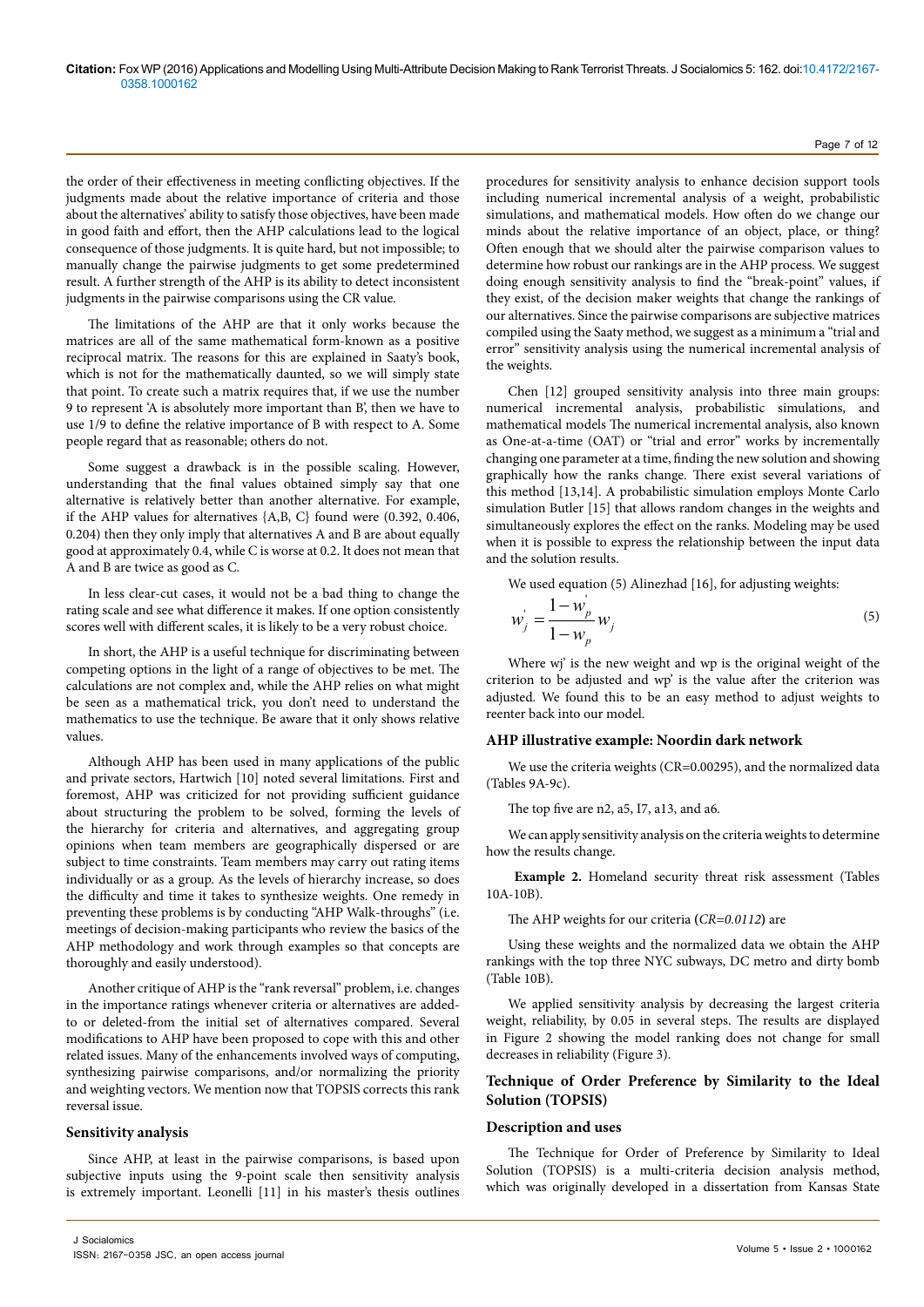A)

B)

University Hwang [17]. It has been further developed by others [18,19]. TOPSIS is based on the concept that the chosen alternative should have the shortest geometric distance from the positive ideal solution

**TC** 0.479865505 0.47986551 **CC** 0.262145561 0.26214556 **BETW** 0.155396998 0.155397 **EC** 0.102591936 0.10259194 A)

| B)             |          |          |          |             |                |
|----------------|----------|----------|----------|-------------|----------------|
| a <sub>5</sub> | 0.08316  | 0.056888 | 0.103567 | 0.084387    | a5             |
| n2             | 0.077137 | 0.057446 | 0.209436 | 0.068054    | n2             |
| m4             | 0.062312 | 0.055772 | 0        | 0.07622     | m4             |
| a6             | 0.0593   | 0.055772 | 0.037975 | 0.063193    | a6             |
| t              | 0.0593   | 0.055215 | 0        | 0.073109    | t              |
| f              | 0.053509 | 0.055772 | 0.028769 | 0.060859    | $\mathsf{f}$   |
| j              | 0.053509 | 0.055215 | 0.039125 | 0.06222     | j              |
| u              | 0.053509 | 0.05633  | 0.043728 | 0.059304    | u              |
| s8             | 0.047487 | 0.055215 | 0        | 0.058137    | s8             |
| a23            | 0.044475 | 0.055772 | 0.036824 | 0.049971    | a23            |
| þ              | 0.044475 | 0.055215 | 0.032221 | 0.054248    | b              |
| a13            | 0.041464 | 0.05633  | 0.161105 | $\mathbf 0$ | a13            |
| a22            | 0.041464 | 0.054657 | 0        | 0.056193    | a22            |
| d <sub>2</sub> | 0.041464 | 0.055215 | 0.04603  | 0.043943    | d <sub>2</sub> |
| 17             | 0.041464 | 0.055215 | 0.187572 | 0           | 17             |
| m <sub>3</sub> | 0.041464 | 0        | 0        | 0.054637    | m <sub>3</sub> |
| s5             | 0.041464 | 0.054657 | 0        | 0.051332    | s5             |
| a17            | 0.038684 | 0.054657 | 0.028769 | 0.043554    | a17            |
| s6             | 0.038684 | 0        | 0.044879 | 0           | s6             |
| a7             | 0.035673 | $\Omega$ | 0        | 0.040638    | a7             |
| 16             | 0        | 0.054657 | 0        | 0           | 16             |
|                |          |          |          |             |                |

C)

| <b>Node</b>    | AHP     |
|----------------|---------|
| n2             | 0.0916  |
| a <sub>5</sub> | 0.07957 |
| 17             | 0.06352 |
| a13            | 0.0597  |
| a <sub>6</sub> | 0.05546 |
| u              | 0.05332 |
| j              | 0.05261 |
| m4             | 0.05234 |
| f              | 0.05101 |
| t              | 0.05043 |
| a23            | 0.04681 |
| þ              | 0.04639 |
| d2             | 0.04603 |
| s8             | 0.04323 |
| a17            | 0.04183 |
| a22            | 0.03999 |
| s5             | 0.03949 |
| s6             | 0.02554 |
| m <sub>3</sub> | 0.0255  |
| a7             | 0.02129 |
| 16             | 0.01433 |

**Table 9:** Sensitivity analysis to enhance decision support tools, A) numerical incremental analysis of a weight, B) probabilistic simulations, c) mathematical models.

| A)                          |            |
|-----------------------------|------------|
| <b>Reliability of event</b> | 0.409837   |
| estimated casualties        | 0.252375   |
| psychological effects       | 0.115571   |
| site of event               | 0.107812   |
| cost to fix/repalce         | 0.064702   |
| number of tips              | 0.049702   |
| B)                          |            |
|                             | <b>AHP</b> |
| <b>NYC Subway</b>           | 0.224781   |
| <b>DC Metro</b>             | 0.20684    |
| <b>Dirty Bomb</b>           | 0.185582   |
| <b>Bank robbery</b>         | 0.101095   |

**Table 10:** Home land security threat risk assessment.

**Anthrax** 0.095369 **DC road network** 0.093878 **FAA Threat** 0.092455

and the longest geometric distance from the negative ideal solution. It is a method of compensatory aggregation that compares a set of alternatives by identifying weights for each criterion, normalizing the scores for each criterion and calculating the geometric distance between each alternative and the ideal alternative, which is the best score in each criterion. An assumption of TOPSIS is that the criteria are [monotonically](http://en.wikipedia.org/wiki/Monotonic_function) increasing or decreasing. [Normalization](http://en.wikipedia.org/wiki/Normalization_(statistics)) is usually required as the parameters or criteria are often of incompatible dimensions in multi-criteria problems. Compensatory methods such as TOPSIS allow trade-offs between criteria, where a poor result in one criterion can be negated by a good result in another criterion. This provides a more realistic form of modeling than non-compensatory methods, which include or exclude alternative solutions based on hard cut-offs.

We only desire to briefly discuss the elements in the framework of TOPSIS. TOPSIS can be described as a method to decompose a problem into sub-problems. In most decisions, the decision maker has a choice among many alternatives. Each alternative has a set of attributes or characteristics that can be measured, either subjectively or objectively. The attribute elements of the hierarchal process can relate to any aspect of the decision problem-tangible or intangible, carefully measured or roughly estimated, well- or poorly-understood-anything at all that applies to the decision at hand.

# **Methodology**

The TOPSIS process is carried out as follows:

**Step 1** Create an evaluation matrix consisting of m alternatives and n criteria, with the intersection of each alternative and criterion given as  $x_n$ , giving us a matrix  $(X_n)$  m x n.

|  | $x_{11}$ $x_{12}$ $x_{13}$ $\cdots$ $x_{1n}$<br>$x_{21}$ $x_{22}$ $x_{23}$ $\cdots$ $x_{2n}$<br>$x_{31}$ $x_{32}$ $x_{33}$ $\cdots$ $x_{3n}$<br>$\vdots$ |  |  |                                                                      |
|--|----------------------------------------------------------------------------------------------------------------------------------------------------------|--|--|----------------------------------------------------------------------|
|  |                                                                                                                                                          |  |  |                                                                      |
|  |                                                                                                                                                          |  |  | $\left\vert \cdot\right\vert \rightarrow\left\vert \cdot\right\vert$ |
|  |                                                                                                                                                          |  |  |                                                                      |
|  | $x_{m2}$                                                                                                                                                 |  |  | $x_{m3}$ $x_{mn}$                                                    |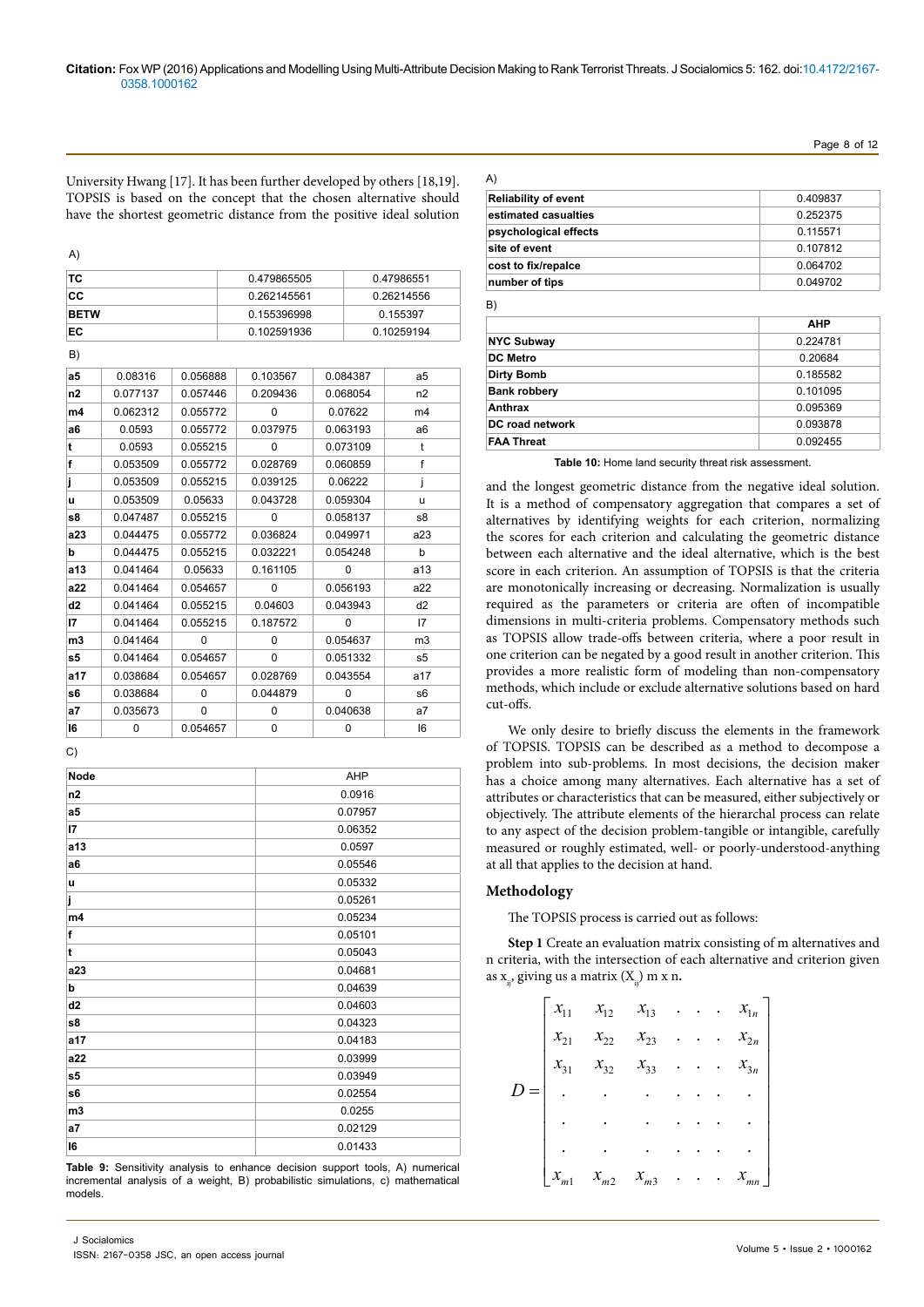

|                 | Raw         |                 | Ordered     |
|-----------------|-------------|-----------------|-------------|
| a <sub>5</sub>  | 0.487222891 | n2              | 0.97181449  |
| n2              | 0.973982022 | $\overline{17}$ | 0.791416446 |
| m4              | 0.10722359  | a13             | 0.688099762 |
| a6              | 0.163571388 | a5              | 0.443594317 |
| t               | 0.097216293 | s6              | 0.186941734 |
| f               | 0.115675763 | m <sub>3</sub>  | 0.175970038 |
|                 | 0.157554624 | m4              | 0.146982142 |
| ū               | 0.177490287 | ŧ               | 0.141756837 |
| S <sub>8</sub>  | 0.056569571 | s8              | 0.125520682 |
| a23             | 0.133339299 | s5              | 0.120812321 |
| ь               | 0.112782967 | a22             | 0.120795198 |
| a13             | 0.713101164 | a <sub>7</sub>  | 0.119177118 |
| a22             | 0.039541984 | u               | 0.111160844 |
| d2              | 0.174194014 | a6              | 0.11064716  |
| $\overline{17}$ | 0.807187014 | d2              | 0.097135811 |
| m <sub>3</sub>  | 0.139994824 |                 | 0.094399316 |
| s5              | 0.037311139 | f               | 0.074373911 |
| a17             | 0.089768404 | a23             | 0.058285584 |
| S6              | 0.212225078 | ь               | 0.042589095 |
| a <sub>7</sub>  | 0.023265869 | a17             | 0.015588124 |
|                 |             |                 |             |

**Step 2** The matrix shown as D above then is normalized to form the matrix  $R=(R_{1})$ <sub>max</sub> as shown using the normalization method

$$
r_{ij} = \frac{x_{ij}}{\sqrt{\sum x_{ij}^2}}
$$

For i=1, 2..., m; j=1,2,...n.

**Step 3** Calculate the weighted normalized decision matrix. First we need the weights. Weights can come from either the decision maker or by computation.

**Step 3a** Use either the decision maker's weights for the attributes x1,x2,..xn or compute the weights through the use of Saaty's (1980) AHP decision maker weights method to obtain the weights as the eigenvector to the attributes versus attribute pairwise comparison matrix.

$$
\sum_{i=1}^n w_i = 1
$$

J Socialomics

The sum of the weights over all attributes must equal 1 regardless of the method used.

**Step 3b** Multiply the weights to each of the column entries in the matrix from Step 2 to obtain the matrix, T.

$$
T = (t_{ij})_{m \times n} = (w_j r_{ij})_{m \times n}, i = 1, 2, ..., m
$$

**Step 4** Determine the worst alternative (Aw) and the best alternative (Ab): Examine each attribute's column and select the largest and smallest values appropriately. If the values imply larger is better (profit), then the best alternatives are the largest values, and if the values imply smaller is better (such as cost), then the best alternative is the smallest value.

Page 9 of 12

$$
A_w = \left\{ \left\{ \max(t_{ij} \mid i = 1, 2, \dots m) \mid j \in J_{-} \right\}, \left\{ \min(t_{ij} \mid i = 1, 2, \dots, m) \setminus j \in J_{+} \right\} \right\} \equiv \left\{ t_{wj} \mid j = 1, 2, \dots, n \right\},
$$
  

$$
A_{wb} = \left\{ \left\{ \min(t_{ij} \mid i = 1, 2, \dots, m) \mid j \in J_{-} \right\}, \left\{ \max(t_{ij} \mid i = 1, 2, \dots, m) \setminus j \in J_{+} \right\} \right\} \equiv \left\{ t_{bj} \mid j = 1, 2, \dots, n \right\},
$$

Where,

 $J = \{ j = 1, 2, ..., n | j \}$  associated with the criteria having a positive impact, and  $J = \{j = 1, 2, ..., n | j\}$  associated with the criteria having a negative impact.

We suggest that if possible make all entry values in terms of positive impacts.

**Step 5** Calculate the L2-distance between the target alternative i

and the worst condition A

$$
d_{iw} = \sqrt{\sum_{i=1}^{n} (t_{ij} - t_{wj})^2}, i = 1, 2, \dots, m
$$

And then calculate the distance between the alternative i and the best condition Ab

$$
d_{ib} = \sqrt{\sum_{j=1}^{n} (t_{ij} - t_{bj})^2}, i = 1, 2, ..., m
$$

Where  $d_{\mu}$  and  $d_{\mu}$  are L2-norm distances from the target alternative i to the worst and best conditions, respectively.

**Step 6** Calculate the similarity to the worst condition:

$$
s_{iw} = \frac{d_{iw}}{d_{iw} + d_{ib}}, 0 \le s_{iw} \le 1, i = 1, 2, ..., m
$$

 $s_{iw}=1$  if and only if the alternative solution has the worst condition; and

 $s_{\dots}=0$  if and only if the alternative solution has the best condition.

**Step 7** Rank the alternatives according to their value from  $s_{i,j}$  $(i=1,2,...,m)$ .

## Normalization

Two methods of normalization that have been used to deal with incongruous criteria dimensions are linear normalization and vector normalization.

Normalization can be calculated as in Step 2 of the TOPSIS process above. Vector normalization was incorporated with the original development of the TOPSIS method Yoon [18] and is calculated using the following formula:

$$
r_{ij} = \frac{x_{ij}}{\sqrt{\sum x_{ij}^{2}}}
$$
  
For i=1, 2..., m; j= 1, 2...,n.

We suggest two options for the weights in Step 3. First, the decision maker might actually have a weighting scheme that they want the analyst to use. If not, we suggest using Saaty's 9-point pairwise method developed for the analytical hierarchy process (AHP) [9]. We refer the reader to our discussion in the AHP section for the decision weights using the Saaty's 9-point scale and pairwise comparisons. In TOPSIS, we have the following scheme.

Objective Statement  $\leftarrow$  This is the decision desired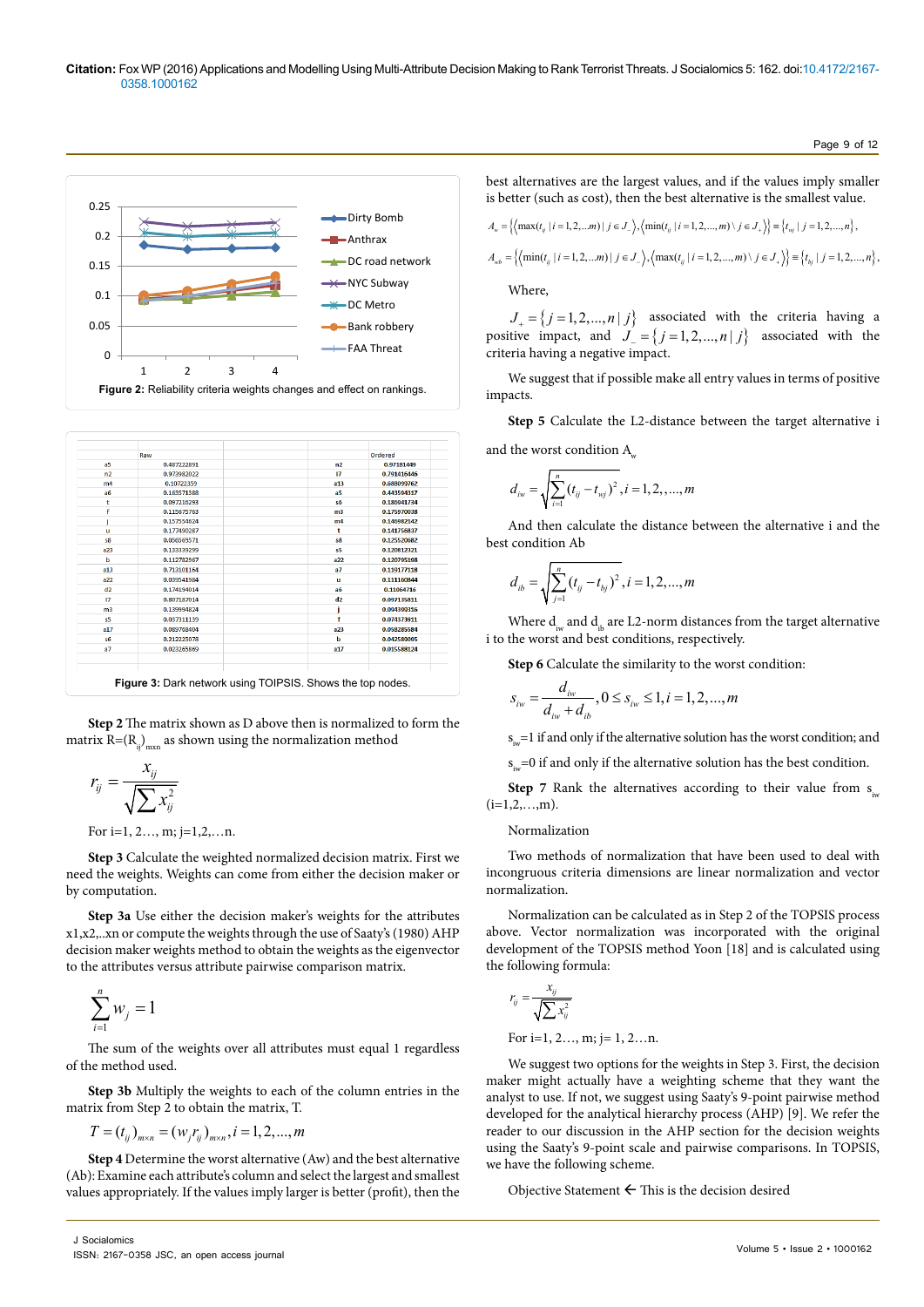## Alternatives: 1, 2, 3 … n

For each of the alternatives there are criteria (attributes) to compare:

Criteria (or Attributes): c1, c2 … cm

Once the hierarchy is built, the decision maker(s) systematically evaluate its various elements pairwise (by comparing them to one another two at a time), with respect to their impact on an element above them in the hierarchy. In making the comparisons, the decision makers can use concrete data about the elements, but they typically use their judgments about the elements' relative meaning and importance. It is the essence of the TOPSIS that human judgments, and not just the underlying information, can be used in performing the evaluations.

TOPSIS converts these evaluations to [numerical](http://en.wikipedia.org/wiki/Numerical) values that can be processed and compared over the entire range of the problem. A numerical weight or [priority](http://en.wikipedia.org/wiki/Priority) is derived for each element of the hierarchy, allowing diverse and often incommensurable elements to be compared to one another in a rational and consistent way. This capability distinguishes the TOPSIS from other decision making techniques.

In the final step of the process, numerical priorities or ranking are calculated for each of the decision alternatives. These numbers represent the alternatives' relative ability to achieve the decision goal, so that they allow a straightforward consideration of the various courses of action.

While it can be used by individuals working on straightforward decisions, TOPSIS is most useful where teams of people are working on complex problems, especially those with high stakes, involving human perceptions and judgments, whose resolutions have long-term repercussions. It has unique advantages when important elements of the decision are difficult to quantify or compare, or where communication among team members is impeded by their different specializations, terminologies, or perspectives.

Decision situations to which the TOPSIS might be applied are identical to what we presented earlier for AHP:

- Choice -The selection of one alternative from a given set of alternatives, usually where there are multiple decision criteria involved.
- Ranking -Putting a set of alternatives in order from most to least desirable
- Prioritization -Determining the relative merit of members of a set of alternatives, as opposed to selecting a single one or merely ranking them
- Resource allocation -Apportioning resources among a set of alternatives
- Benchmarking-Comparing the processes in one's own organization with those of other best-of-breed organizations
- Quality management-Dealing with the multidimensional aspects of quality and quality improvement
- Conflict resolution-Settling disputes between parties with apparently incompatible goals or positions

## **Strengths and limitations**

TOPSIS is based on the concept that the chosen alternative should have the shortest geometric distance from the positive ideal solution and the longest geometric distance from the negative ideal solution. It is a method of compensatory aggregation that compares a set of

alternatives by identifying weights for each criterion, normalizing scores for each criterion and calculating the geometric distance between each alternative and the ideal alternative, which is the best score in each criterion. An assumption of TOPSIS is that the criteria are monotonically increasing or decreasing. Normalization is usually required as the parameters or criteria are often of incongruous dimensions in multi-criteria problems. Compensatory methods such as TOPSIS allow trade-offs between criteria, where a poor result in one criterion can be negated by a good result in another criterion. This provides a more realistic form of modeling than non-compensatory methods, which include or exclude alternative solutions based on hard cut-offs. TOPSIS corrects the rank reversal that was a limitation in strictly using the AHP method. TOPSIS also allows the user to state which of the criteria are maximized and which are minimized for better results. In the late 1980's TOPSIS was a department of defense standard for performing selection of systems across all branches in tight budget years.

## **Sensitivity analysis**

The decision weights are subject to sensitivity analysis to determine how they affect the final ranking. The same procedures discussed earlier are valid here. Sensitivity analysis is essential to good analysis. Additionally, Alinehad [16] suggests sensitivity analysis for TOPSIS for changing an attribute weight. We will again use equation (5) in our sensitivity analysis.

## **TOPSIS illustrative example: Noordin dark network**

We revisit the dark network using TOIPSIS. Figure 4 shows the top nodes.

In our analysis, we have utilized weights as applicable to the metrics for the nodes. Weights are subjective, based upon the pairwise comparisons, even if used in AHP and TOPSIS methodologies. The literature provides no direct sensitivity analysis procedures. We recommend, as a minimum, at least a numerical trial and error approach to sensitivity analysis. Not only do we recommend altering the criterion pairwise comparison to measure the model's robustness but also delving into break points is proven to be useful.

In our four metric models, we find that the model is quite robust and that with major changes in priority and pairwise comparison the top 5 nodes are not affected (Figure 5). We used the formula recommended Alinezhad [16] for adjusting decision maker weights:'

$$
wj' = \frac{1 - w'_p}{1 - w_p} w_j
$$

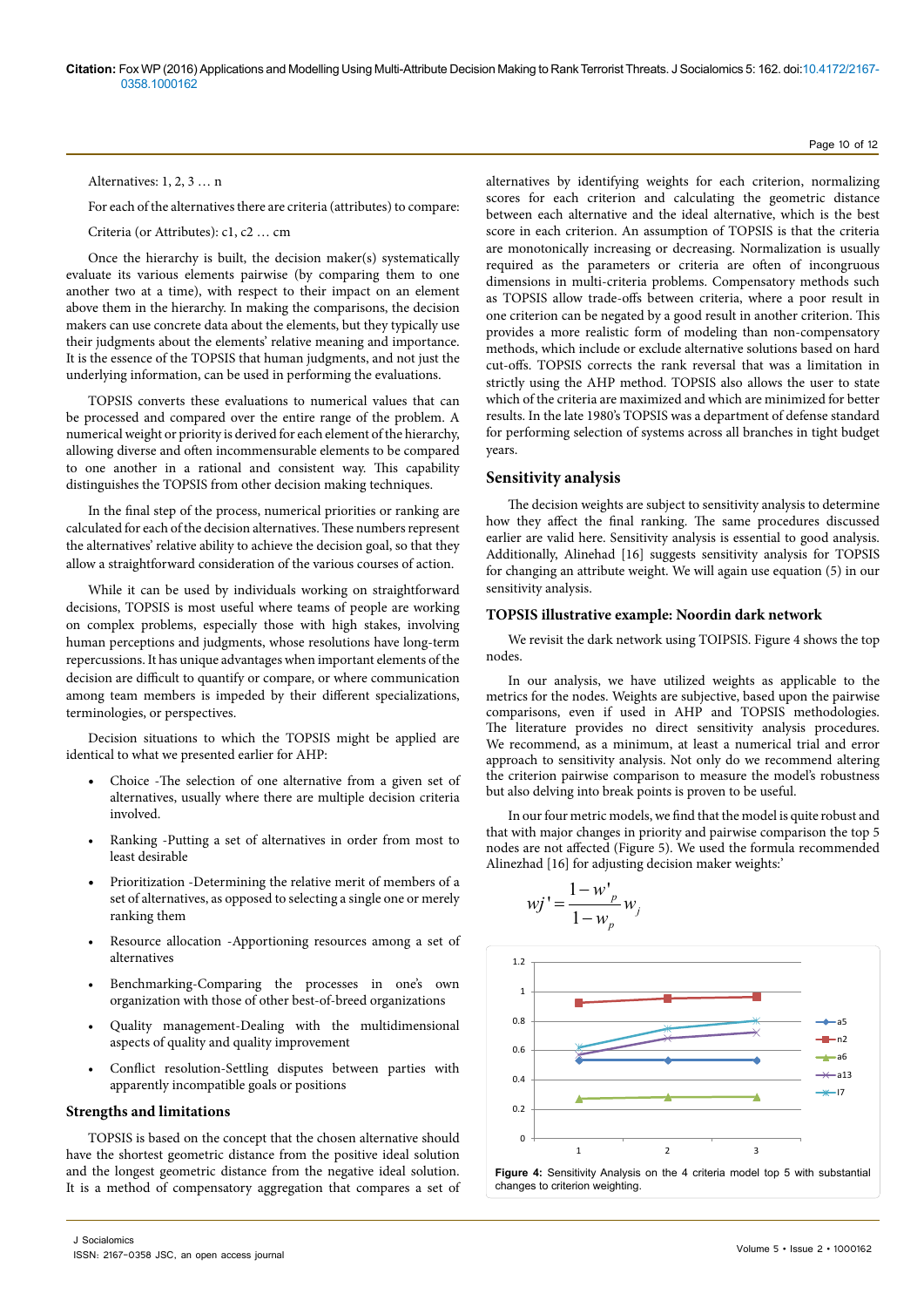Where  $w'_j$  is the new weight and  $w_p$  is the original weight of the criterion to be adjusted and  $w'_p$  is the value after the criterion was adjusted.

In the eight metric models, we again used the formula recommended [16] for adjusting decision maker weights. We plotted the top 10 alternatives using three major adjustments in criteria weighting each time insuring a different criterion was the most heavily weighted. It is seen from the graph, Figure 6, that the top 5 never changed position.

# **Finding break points, if they exist**

A break point is defined as the value of weight, wj', that causes the ranking to be significantly change implying a change in the top alternative ranking. The method that we suggest is taking the largest weighted criterion and reduces it is slight increments which increases the weights of the other criteria and re-computing the rankings until another alternative is ranked number one Figure 6.

In this examination shown in Figure 6, the top ranked node, n2, never changes. We can get changes in the nodes ranked 2-4 through an increase change in the criterion weight for closeness centrality from 0.1611-0.4611, an increase of 0.3.

## **Homeland security threat and risk assessment**

The criteria and weights are the same as in the AHP process.

The AHP weights for our criteria (CR=0.0112) (Table 11A).

Using these weights and the data from Table 1, we can use TOPSIS and obtain a rank ordering of the alternatives (Table 11B).

Using TOPSIS, the top three are still DC Metro, NYC subway, and dirty bomb although the top priority is DC metro.





| A)                            |                       |
|-------------------------------|-----------------------|
| <b>Reliability of event</b>   | 0.409837              |
| estimated casualties          | 0.252375              |
| psychological effects         | 0.115571              |
| site of event                 | 0.107812              |
| cost to fix/replace           | 0.064702              |
| number of tips                | 0.049702              |
| B)                            |                       |
| <b>Alternatives (Threats)</b> | <b>TOPSIS Results</b> |
| DC Metro                      | 0.731945656           |
| <b>NYC Subway</b>             | 0.731695842           |

| <b>DC Metro</b>   | 0.731945656 |
|-------------------|-------------|
| <b>NYC Subway</b> | 0.731695842 |
| Dirty Bomb        | 0.594325418 |
| DC road network   | 0.392397385 |
| Anthrax           | 0.363152118 |
| <b>FAA Threat</b> | 0.146756013 |
| Bank robbery      | 0.004919402 |

**Table 11:** AHP weights criteria.





We performed sensitivity analysis varying the heaviest weighted and least weight criteria. The top two criteria change position with a substantial change in the weights for tips as shown in Figures 7 and 8. In Figure 7, we see a decrease in reliability allows the NY Subway to overtake the DC metro as our primary concern. Figure 8 shows adding weight to the smallest criteria does not change the top two rankings.

## **Conclusion**

We have illustrated the use of multi-attribute decision making through two examples: a dark network and a risk assessment process.